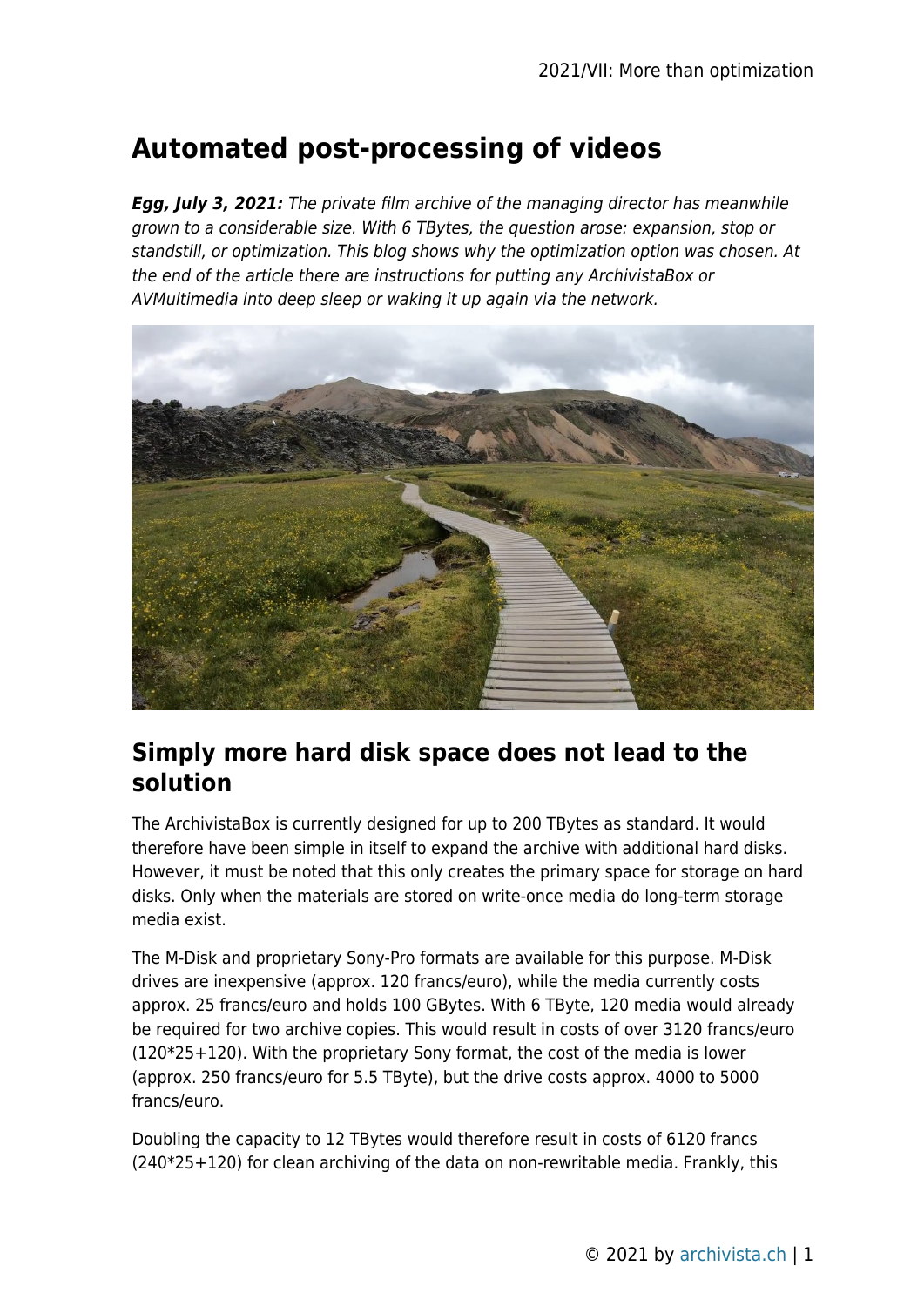

seems a bit much for a private media archive. Especially since the cost of creating the media is not even included. An expansion of the capacity was therefore not an option.

### **Standstill would mean, you snooze, you rust**

The private media archive project came into being precisely because the offerings of the streaming providers would not only have resulted in higher monthly costs in the medium to long term, but also because streaming ultimately corresponds to nothing more than a very one-sided rental relationship.

The private archive was designed to hold about 8 TBytes (equivalent to plus or minus the ArchivistaDom). In the last eight months it became apparent that so many offers are available via **[MediathekView](https://mediathekview.de/)** as well as via **[wilmaa.ch](https://www.wilmaa.com/)** that the archive grew much faster than calculated. By the way, one reason for this was that many CDs and DVDs were found while rummaging in our own cellar, which were also recorded.

At the same time, it could be seen that currently many DVD collections can be purchased for a "ridiculous price", since obviously no one wants to buy and insert DVDs anymore. According to Swiss law, these DVDs may be copied to the hard drive as a private copy even if they are delivered with copy protection. To 'rip' DVDs, there are appropriate programs for that.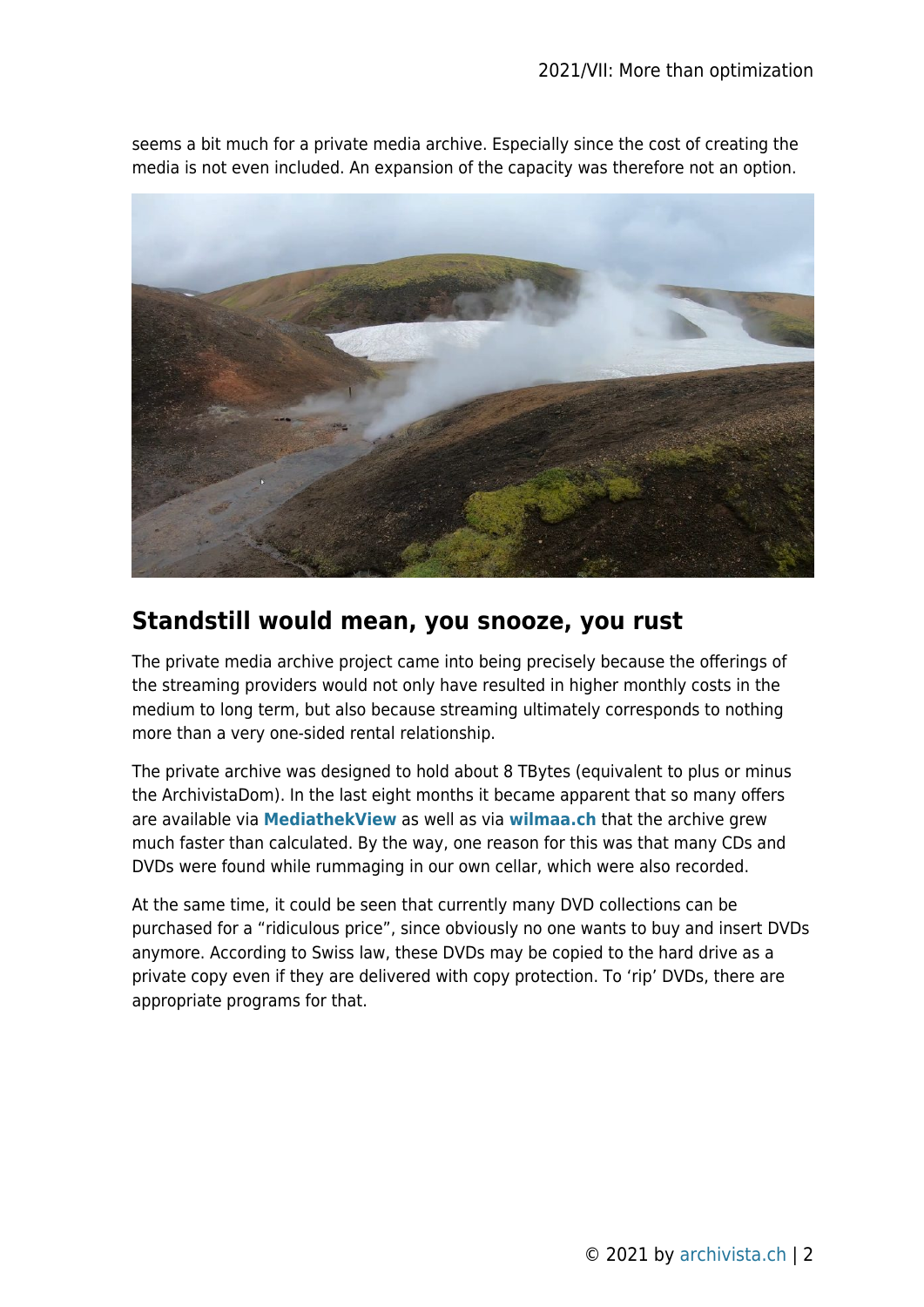

**But:** Even if DVDs can be legally "ripped" in Switzerland, it is not free. According to **[Suisseimage.ch,](https://www.suissimage.ch/download-faq-mb)** copies are financed via the **[blank media levy \(in German\).](https://www.suissimage.ch/fileadmin/content/pdf/8_Download_Merkblaetter/privatgebrauch_d.pdf)** According to **[Suisa.ch \(in German\),](https://www.suisa.ch/de/kunden/leertraegerverguetung/leertraegertarife/gemeinsamer-tarif-4.html)** the fee for M-discs is **[just over 1 franc.](https://www.suisa.ch/fileadmin/user_upload/downloadcenter/tarife/Tarife_2021_neu/GT4_2017-2022_GER.pdf)** The **[FAQ](https://www.suissimage.ch/fileadmin/content/pdf/8_Download_Merkblaetter/privatgebrauch_d.pdf) [from Suissimage.ch \(in German\)](https://www.suissimage.ch/fileadmin/content/pdf/8_Download_Merkblaetter/privatgebrauch_d.pdf)** seems paradoxical here, since on the one hand fees are charged on blank media, while on the other hand offering programs for DVD copying is prohibited under **[Art. 39a Para. 3 URG \(in German\).](https://fedlex.data.admin.ch/filestore/fedlex.data.admin.ch/eli/cc/1993/1798_1798_1798/20200401/de/pdf-a/fedlex-data-admin-ch-eli-cc-1993-1798_1798_1798-20200401-de-pdf-a.pdf)** Nevertheless, according to Art. 39a para. 4, circumventing copy protection for private copying is legal. The length of this paragraph shows, the topic is not simple, a discussion on the topic can be found in the **[MakeMKV forum.](https://forum.makemkv.com/forum/viewtopic.php?t=4701)**

With newly acquired DVDs in the double-digit franc range, about 150 hours of film material were added again. Less money was spent than a corresponding subscription would have cost over eight months with the market-leading streaming provider. But this also meant that the size of the archive grew much faster than planned.

Since expanding the hard drives was out of the question (see above), the second option would have been to "mothball" the media archive with its existing volume. Ultimately, it should not come to rest, because this would have started the archive symbolically speaking to rust digitally.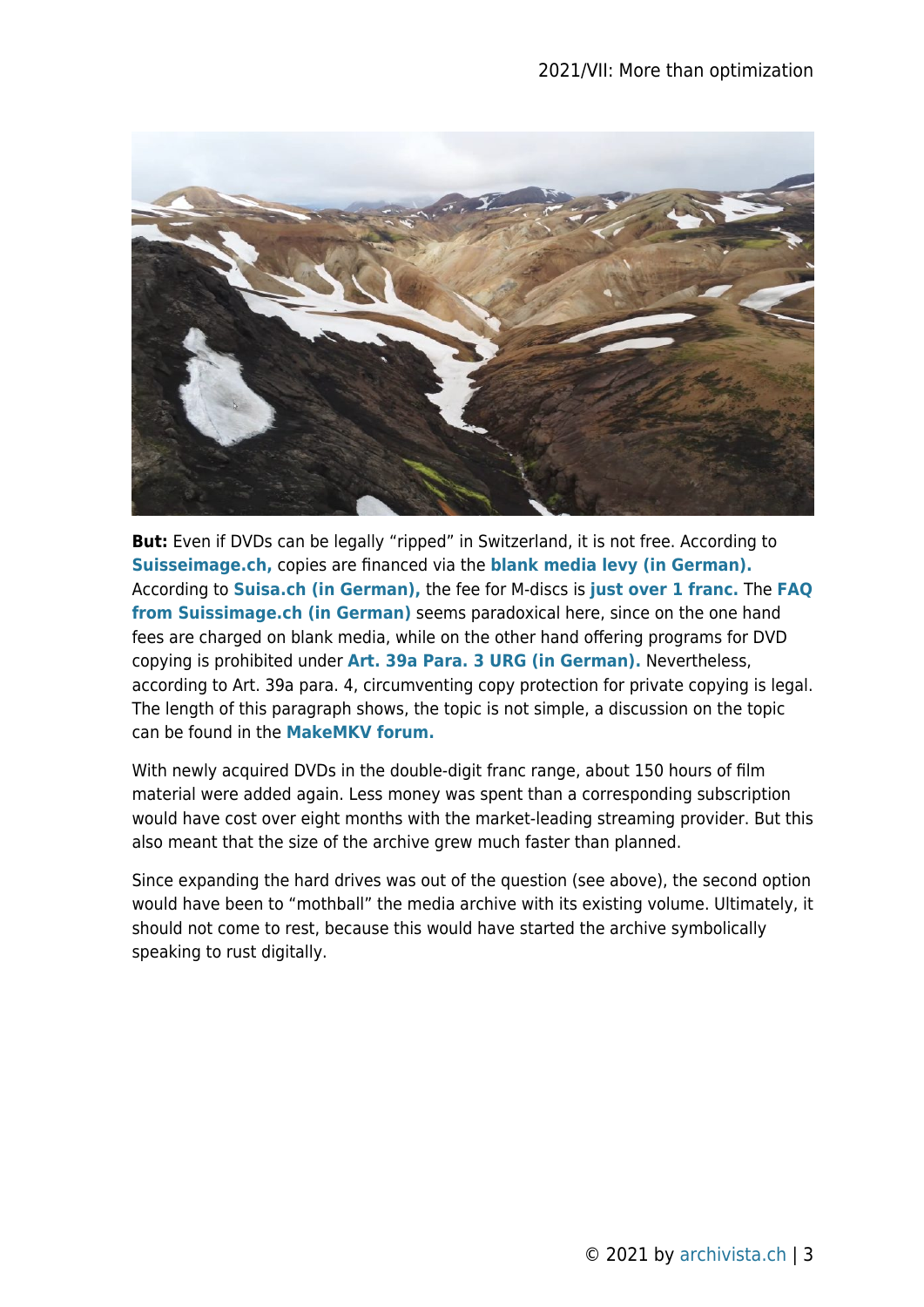

### **Solution: Optimize the video files**

Over the last few months, it has been noticed that the video files are available in very different sizes depending on the source. For example, when downloading via **[MediathekView,](https://mediathekview.de/)** it had to be determined that the content is increasingly no longer provided in HD quality with 25 images, but with FullHD and 50 images. As a result, a one-hour documentary no longer requires about 1 GByte, but somewhere between 4 and 5 GBytes.

Ultimately, the file size of MP4 files is primarily related to the bandwidth used for streaming. Here, too, it had to be noted that the content is increasingly delivered in "higher quality". This may be technically feasible with the higher bandwidths of Internet providers. For a private media archive, on the other hand, this is not very helpful for cost reasons.

Now the ArchivistaBox offers the entire multimedia stack. Consequently, the video files could simply be re-rendered with 25 frames and HD quality using **[Shotcut,](https://shotcut.org/)** for example. But ultimately this would mean that a lot of manual work would be necessary. The corresponding processes can of course be automated with the **[console program](https://ffmpeg.org/) ['ffmpeg'.](https://ffmpeg.org/)** This is where the ArchivistaBox 2021/VII comes in, in that these processes can be carried out automatically.

The **'Manage jobs'** form now exists in **WebConfig** for this purpose. The first two options 'Check external content' and 'Clean up internal check values' are used to check audio and video files that have already been captured for correctness. The item **'Optimize video files',** on the other hand, brings the possibility to optimize already existing MP4 files.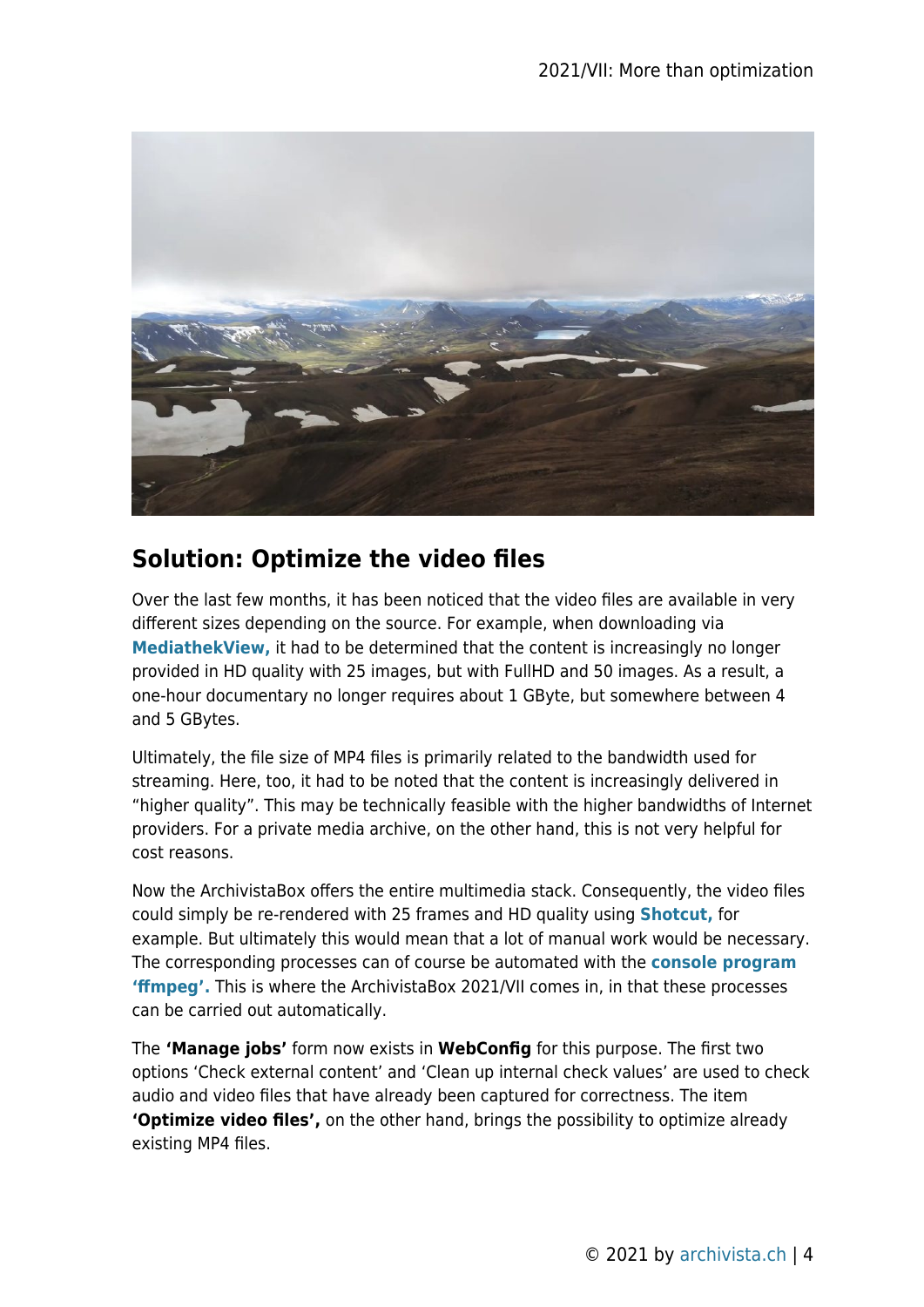

## **Findings from the optimization**

In the last month, all external material (the own created videos were not optimized) was rasterized to HD quality with 25 frames per second. This reduced the size of the archive from about 6 to about 2.4 TBytes, which is plus/minus a factor of 2.5 less data.

This is not nothing. Because instead of 120 M-disk data carriers, not even 50 M-disks (for 2 copies each) are now needed, which corresponds to a "saving" of approx. 2000 francs for the data carriers. Of course, costs of about 1000 francs for long-term archiving are still not nothing.

However, the M-Disk format has a high physical life expectancy over many decades (even 1000 years are promised). If 10 to 20 years would also be enough, normal Blue-Ray data carriers could be used. The costs would be reduced to about 60 percent.

Whoever now wants to object that any streaming offer can be financed for this amount, should be told that the approx. 600 francs with normal Blue-Ray data carriers are wasted in less than three years with the family subscription. And that doesn't even include the price increases that are currently under consideration.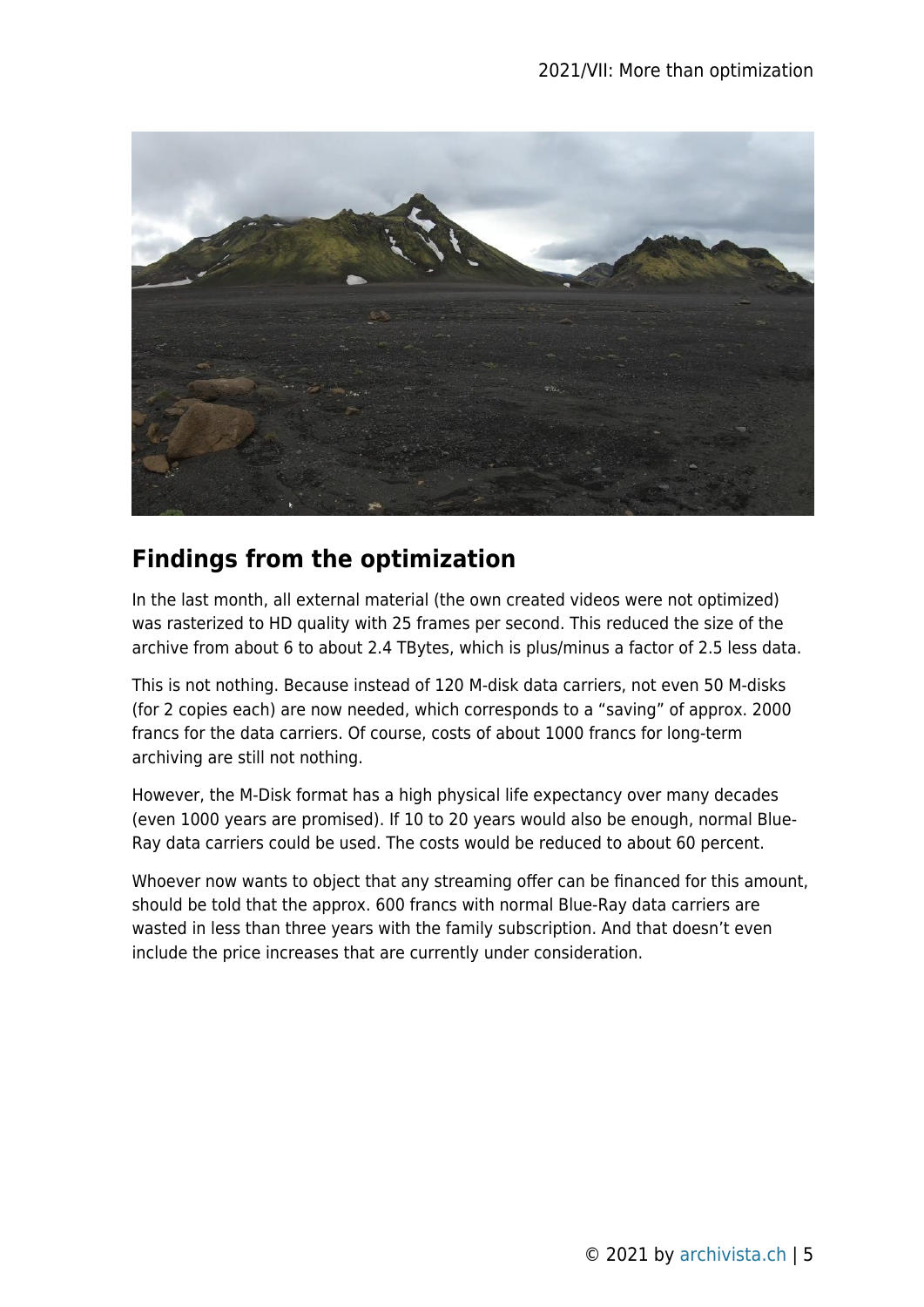

## **Blind test and patience**

By the way, a blind test in the family showed that no one could notice a visible loss of quality. The deciding factor in playback is not primarily whether 50 or 25 frames with HD per second are available in the files, but how well the video player can play back the available data or how good the monitor itself is. Since these components were not changed, there was no visible difference in quality visually.

Optimizing video files requires considerable resources. On the ArchivistaDom, it would have taken about 60 days to re-render about 3000 hours. On ArchivistaK2, it would probably have taken about 12 to 15 days, and on ArchivistaEverest, it was ultimately less than 3 days. Or calculated the other way round. With ArchivistaDom, approx. 80 to 100 hours can be optimized per day, with ArchivistaK2 it is approx. 250 hours and with ArchivistaEverest it is a good 1000 hours per day.

## **Conclusion: Optimization is always worthwhile**

Optimizing video files makes a lot of sense, especially for private archives. Not only can considerable monetary resources be saved, but a smaller data stock also leads to a correspondingly better eco-balance. According to a **[WDR article from 2019,](https://blog.wdr.de/digitalistan/streamen-ist-besonders-klimaschaedlich/) [streaming is even extremely harmful to the climate \(in German\).](https://blog.wdr.de/digitalistan/streamen-ist-besonders-klimaschaedlich/)** As the article correctly states, corresponding calculations are indeed realtive. However, it is undisputed that the larger the data stocks are, the greater the environmental costs will be, see also the article at **[Welt.de \(in German\).](https://www.welt.de/kmpkt/article192120327/Hingehoert-Warum-Musikstreaming-umweltschaedlicher-ist-als-CDs-und-Platten.html)** In this sense, the optimizations of version 2021/VII make a lot of sense not only economically but also ecologically.

Such optimizations naturally also result in a high economic benefit in the professional environment. As an example, we will only mention a school media server, where the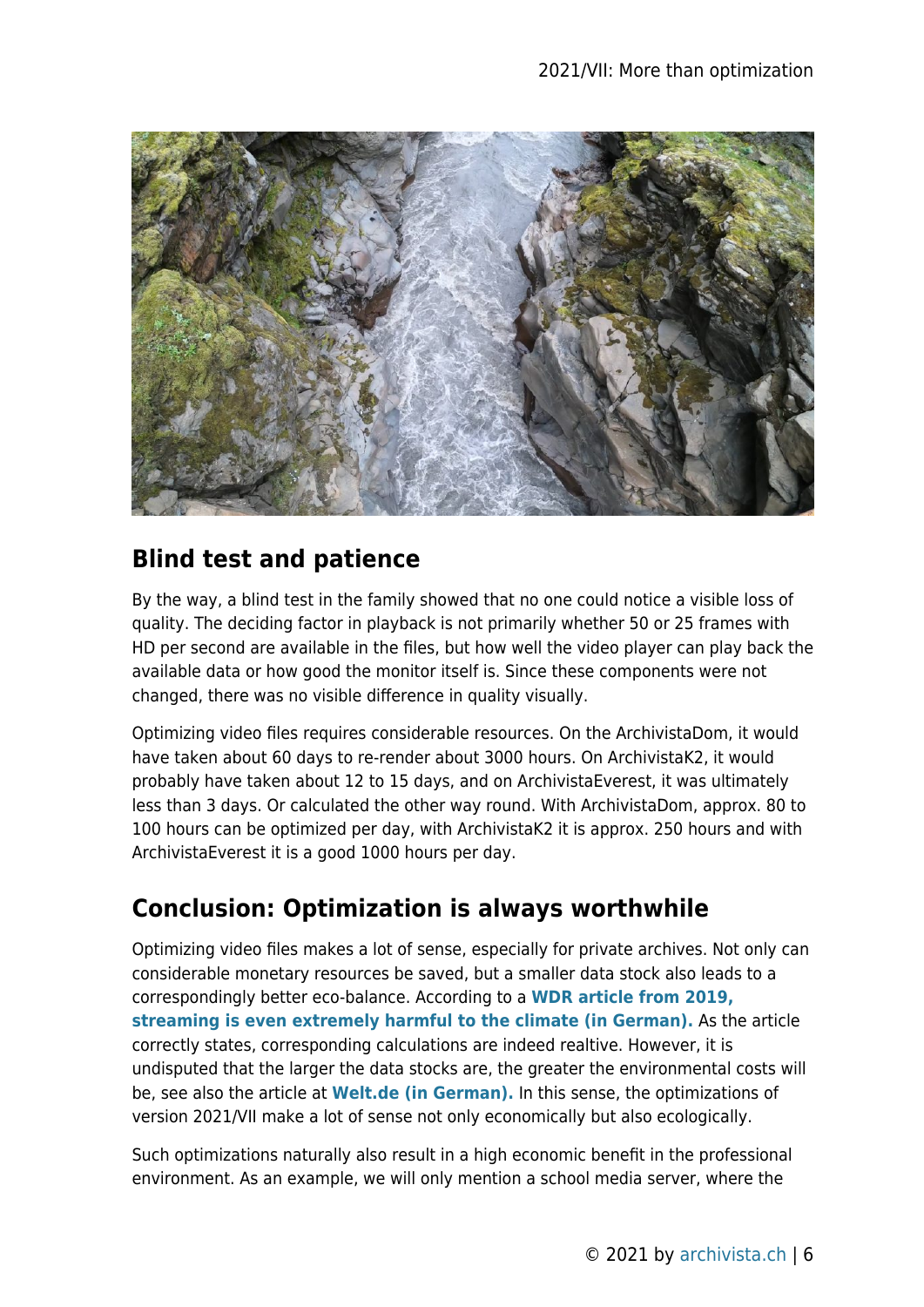content for teaching can be reduced by a factor of three before working with it. This is not just about the three times smaller storage requirements, but also the three times smaller bandwidth required to play the content.



#### **Tip of the month: Deep sleep and waking up**

In line with the topic of power consumption, we would like to describe here how an ArchivistaBox or AVMultimedia can be put into deep sleep or can be restarted via the network. To do this, two lines must first be entered in the **/etc/network/interfaces** file. The following is an example:

```
auto lo
iface lo inet loopback
auto vmbr0
iface vmbr0 inet static
   address 192.168.2.222
   netmask 255.255.255.0
   gateway 192.168.2.1
     post-up /sbin/ethtool -s eth0 wol g
     post-down /sbin/ethtool -s eth0 wol g
   bridge_ports eth0
   bridge_stp off
  bridge fd 0
```
The two colored lines must be added. After that, the network card must be reinitialized. The following command can be used for this: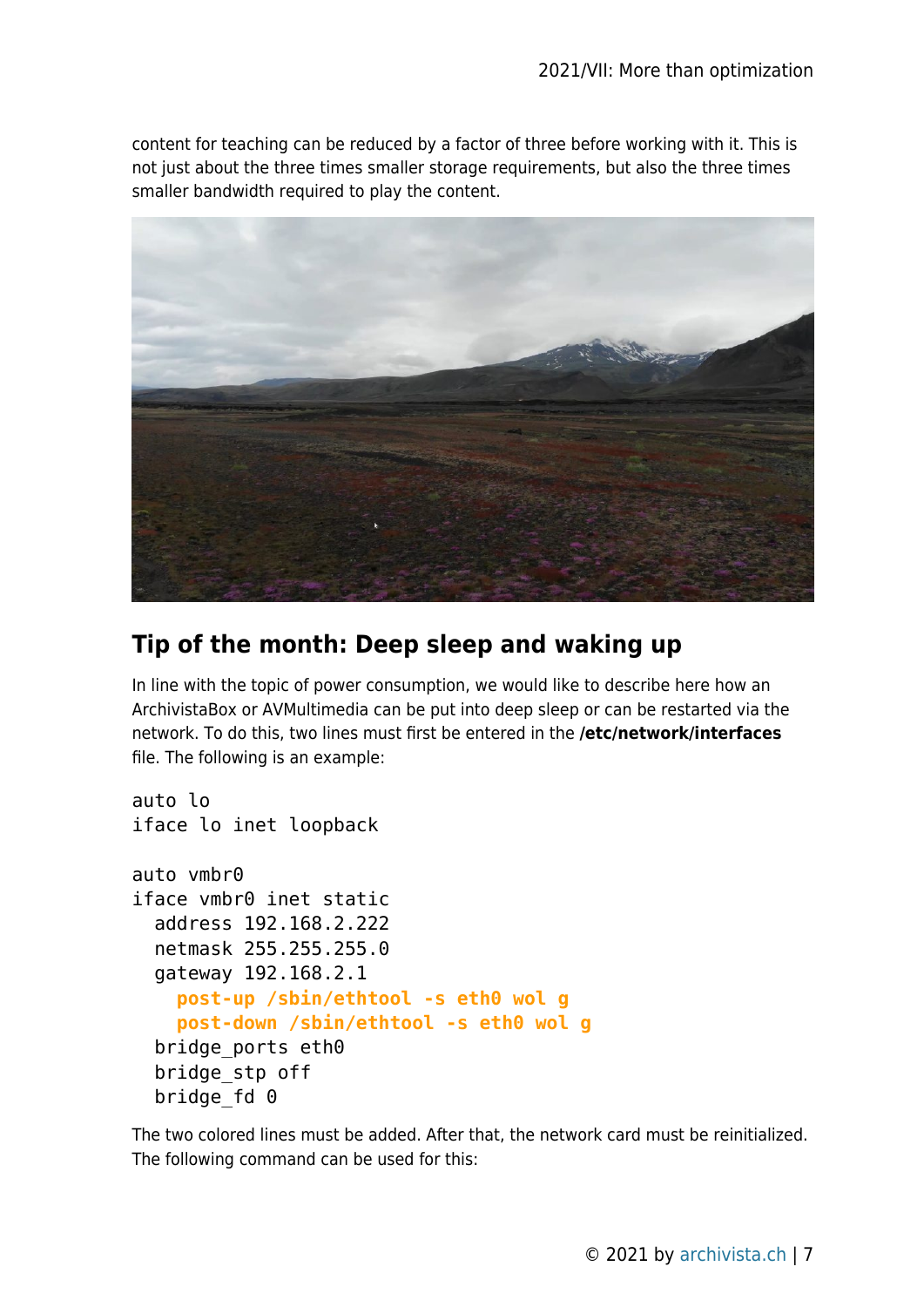#### **/etc/init.d/networking restart**

Before the ArchivistaBox or AVMultimedia can be put into deep sleep, the Mac address of the computer must be known, as only with this address is it possible to wake it up from deep sleep later. For this purpose the command **'ifconfig eth0'** can be used. The following output is displayed:

```
eth0: flags=4163<UP,BROADCAST,RUNNING,MULTICAST> mtu 1500
   ether 70:85:c2:db:70:b5 txqueuelen 1000 (Ethernet)
   .... (weitere Zeilen)
```
The colored area behind 'ether' is needed to wake the ArchivistaBox or AVMultimedia from deep sleep.

First, however, the computer must be put into deep sleep. The following command is used for this:

#### **echo mem >/sys/power/state**

If the screen is not deactivated, the following command can be used to check whether the sleep mode is available at all:

#### **cat /sys/power/state**

*Note:* If 'mem' is missing from the output, the function is not available from the hardware used.

Now the ArchivistaBox or AVMultimedia can be woken up from deep sleep by another computer. To do this, enter the following command:

#### wakeonlan **70:85:c2:db:70:b5**

*Note:* The Mac address is different on each computer. It goes without saying that the Mac address used on the ArchivistaBox or AVMultimedia must be used. Incidentally, the wakeonlan program has only been included on the ArchivistaBox or AVMultimedia since version 2021/VII.